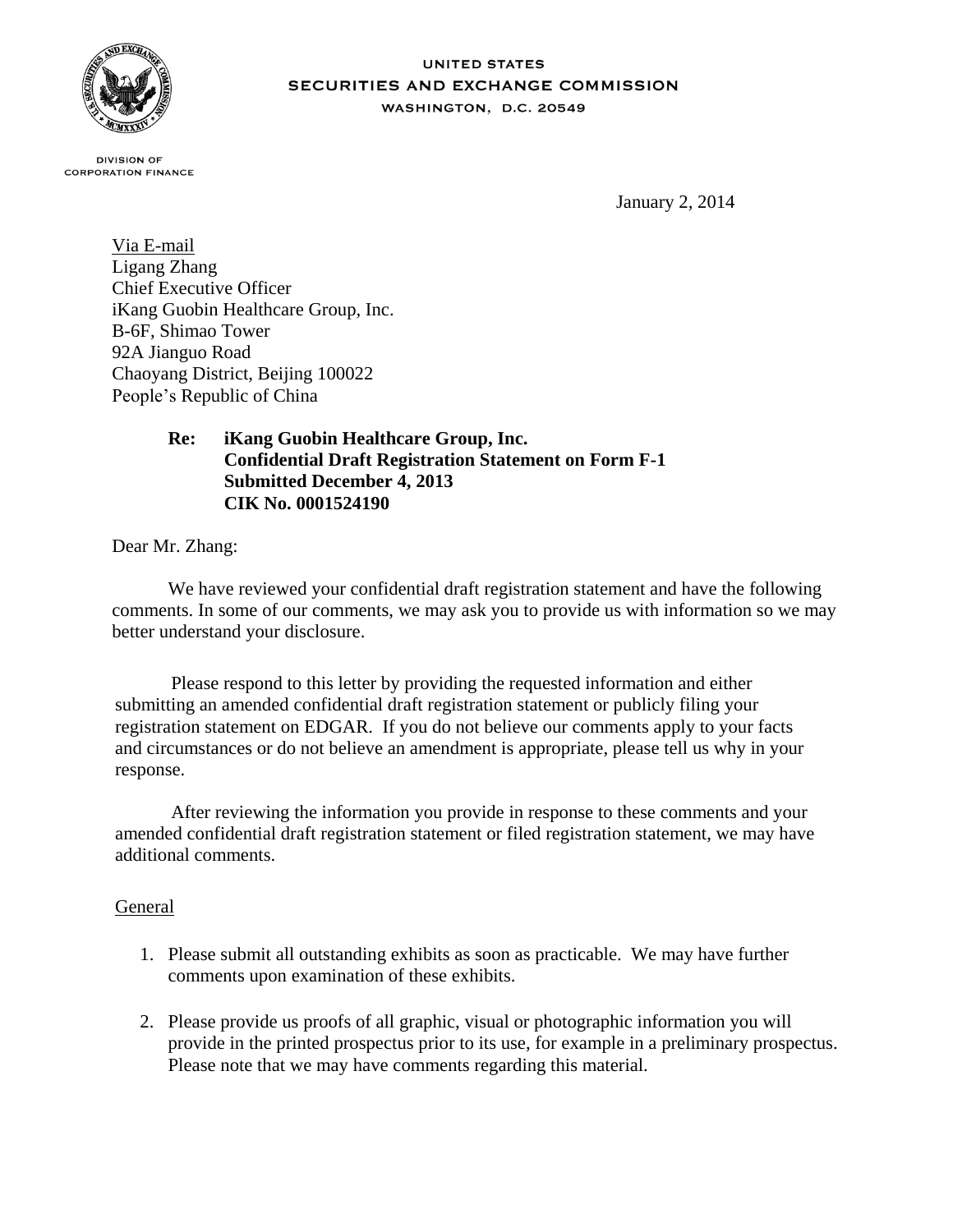> 3. Please supplementally provide us with copies of all written communications, as defined in Rule 405 under the Securities Act, that you, or anyone authorized to do so on your behalf, present to potential investors in reliance on Section 5(d) of the Securities Act, whether or not they retain copies of the communications. Similarly, please supplementally provide us with any research reports about you that are published or distributed in reliance upon Section  $2(a)(3)$  of the Securities Act of 1933 added by Section 105(a) of the Jumpstart Our Business Startups Act by any broker or dealer that is participating or will participate in your offering.

#### Prospectus Summary Risks and Uncertainties, page 4

- 4. Please expand the list of risks and uncertainties on this page to include the following:
	- the possibility that you may not be able to repatriate profits due to PRC laws and regulations;
	- the risks posed by the contractual rather than equity-ownership nature of control of the PRC operating companies and the possibility that if these contractual arrangements were found to be not in compliance with PRC laws and regulations, you could be required to relinquish economic interest in the PRC operating companies; and
	- the potential adverse effects for your shareholders due to the conflicts of interest arising from the fact that Ligang Zhang and Boquan He are owners of PRC operating entities and also serve as your directors.

## Corporate Structure and History, page 5

- 5. We note your inclusion of a diagram on this page detailing your corporate structure. Where this graphic appears on this page and on page 55, please enlarge it and its accompanying text to improve legibility.
- 6. We note your reference on this page to the entity Yuanhua WFOE and its VIE subsidiary. If the term for this entity is an abbreviation, please disclose the full name of the entity as it appears in the accompanying diagram. Please similarly disclose the full name of the reference VIE entity as it appears in the accompanying diagram.
- 7. We note your disclosure eon page 6 that King & Wood Mallesons Lawyers has concluded that the ownership structure and the contractual arrangements among the entities are not in violation of current PRC laws and regulations. Please specifically clarify in this section whether King & Wood Mallesons has also concluded that each of the contractual relationships and arrangements are enforceable under PRC laws and regulations.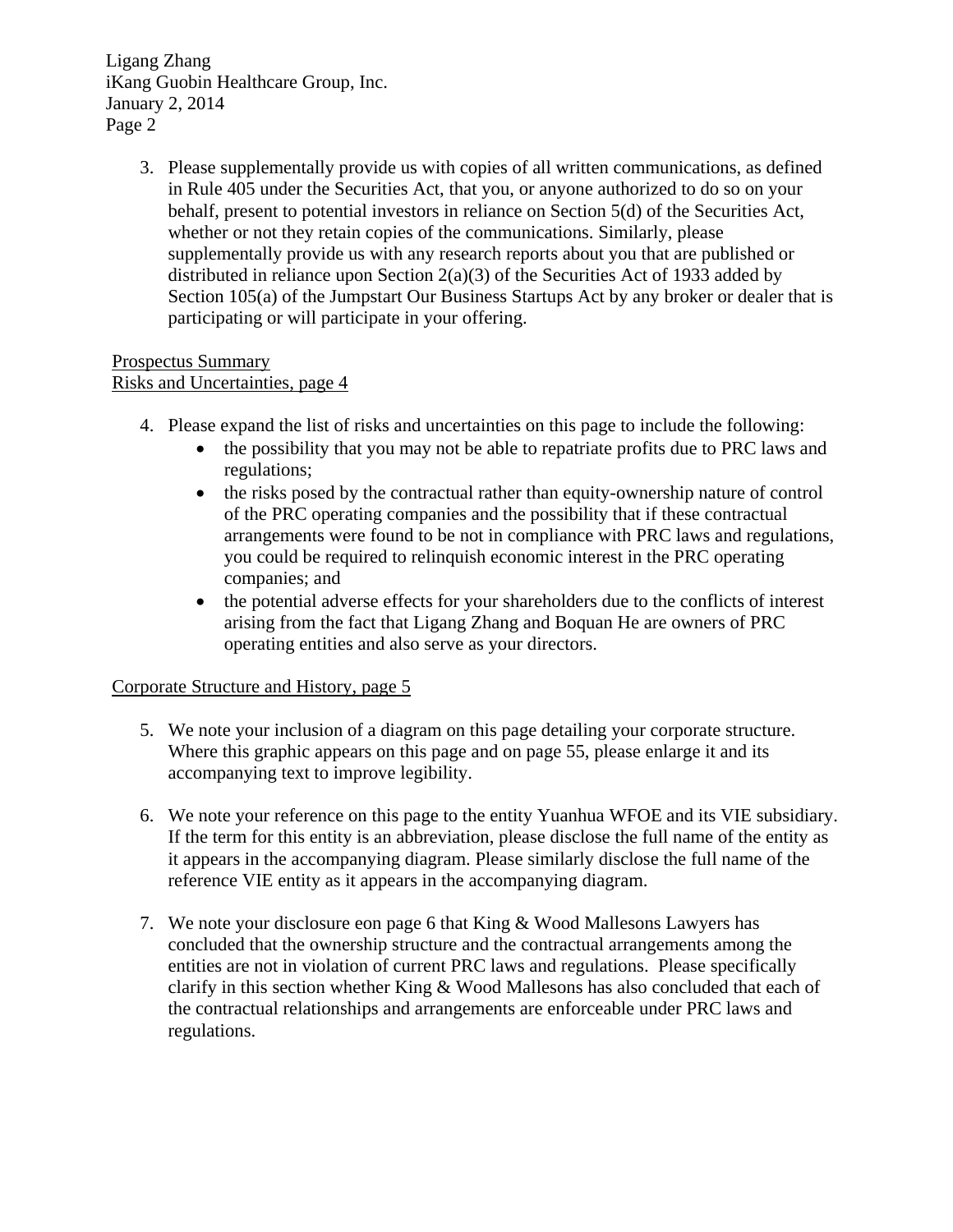#### Risk Factors

"If we fail to properly manage the employment of our doctors and nurses…," page 17

8. Please disclose the approximate average length of time it takes for both doctors and nurses to transfer their practicing licenses or add a medical institution to their permitted practicing institutions under PRC laws and regulations.

### "We may be subject to potential tax liabilities…," page 19

9. Please disclose the approximate aggregate amount you would have been required to withhold in individual income tax from your acquisitions made since December 2007.

#### Risks Related to Doing Business in China, page 34

10. To the extent applicable, please add a risk factor to discuss the specific risks related to any price controls that the PRC may impose or has imposed on the services you provide. Please additionally disclose the approximate portion of the services you offer that are subject to such controls.

#### "We may need additional capital…," page 44

11. Please revise the discussion to clarify whether you have any specific current plan to raise capital, and if so, please disclose the details of any such plan. Additionally, please clarify in your disclosure whether your reference to 12 months in this risk factor accounts for the anticipated proceeds from this offering. If not, please include an estimate of the amount of time your current funds are expected to last while taking into account such anticipated proceeds.

#### Our History and Corporate Structure, page 51

12. Please revise your disclosure here or elsewhere to make clear the extent that PRC approvals or registrations were required in connection with your 2011-2013 transactions disclosed on pages 53-54. Additionally, we note your disclosure that in the opinion of your PRC legal counsel, King & Wood Mallesons Lawyers, the contractual arrangements related to your corporate structure are enforceable. Please make clear the extent that registration has been required and completed for the enforceability of each contractual arrangement. Revise your disclosure in the risk factor "We rely on contractual arrangements with our affiliated PRC entities, page 32" as necessary.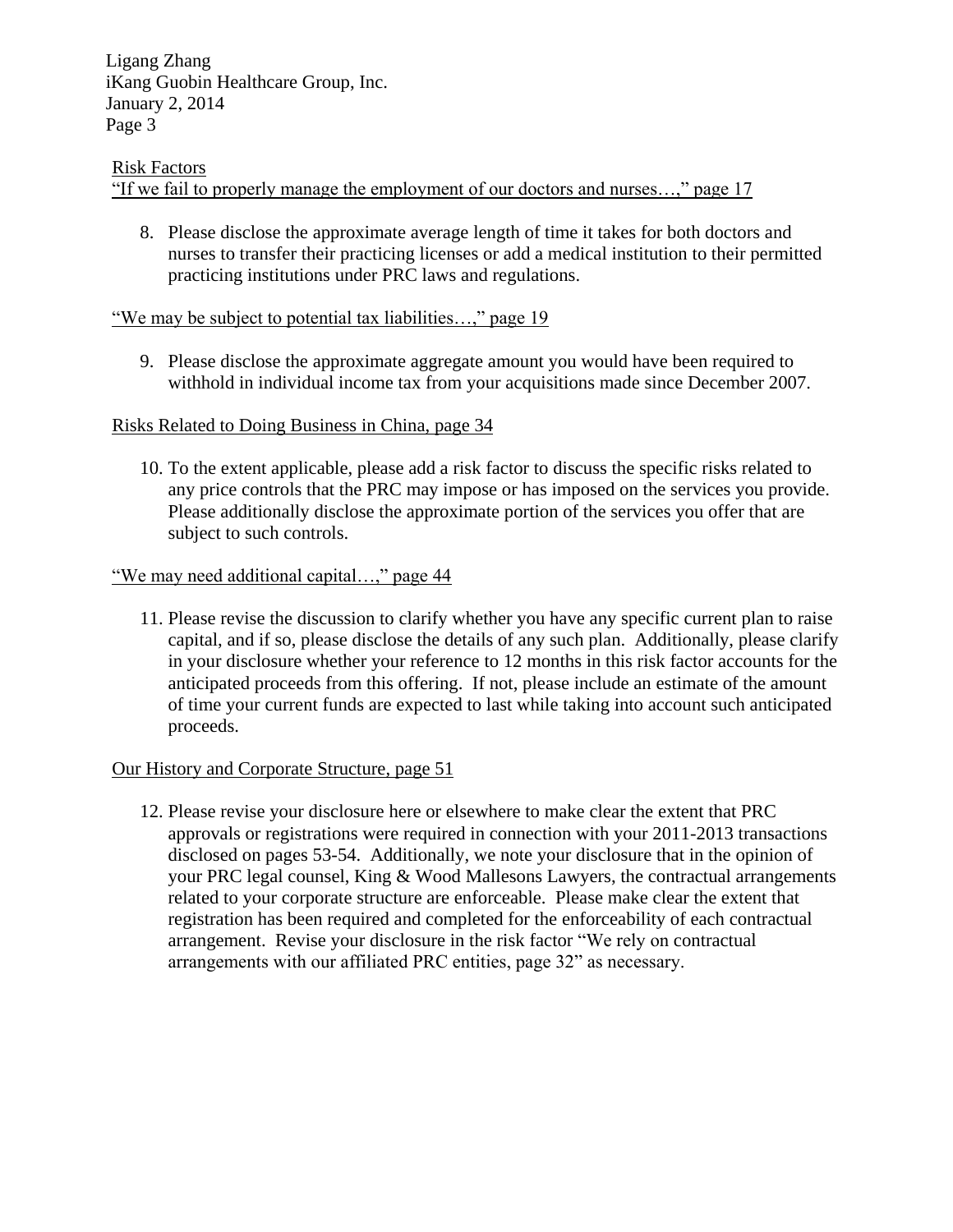Management's Discussion and Analysis of Financial Condition and Results of Operations Key Components of Our Results of Operations Medical Examinations, page 75

13. Please expand to disclose the different types of services provided as part of your medical examinations and what specific tests or procedures are most commonly provided as part of this service. To the extent feasible, please include a more detailed breakdown of your net revenue attributable to such services.

Critical Accounting Policies Allowance for Doubtful Accounts, page 83

- 14. With respect to your allowance for doubtful accounts and accounts receivable, please disclose the following:
	- Disclose the day's sales outstanding for each period presented. Disclose the reasons for the significant changes from the prior period.
	- Disclose management's target for day's sales outstanding. Discuss the reasons why actual day's sales outstanding differ from management's target.
	- State the steps you take in collecting accounts receivable as well as the typical collection cycle.
	- Disclose your policy with respect to determining when a receivable is recorded as a bad debt and ultimately written off
	- You state that there are no uniform credit terms for your customers. Please provide an indication as to the average payment terms by customer type.

## Share-Based Compensation, page 91

- 15. We have reviewed your disclosure on stock-based awards and have the following comments:
	- We note that you have identified the name of the expert used to value your sharebased compensation and your common and preferred shares. Please tell us why the appraiser was not named as an Expert, and whether they will provide a letter of consent.
	- Please provide a quantitative discussion of the significant factors, assumptions, and valuation techniques used in estimating the fair value of the securities at the March 2013 valuation date. Clarify why the two issuances on March 18, 2013 have different values.
	- Please update the table on pages 87 and 91 through the date of effectiveness of your registration statement and include any new equity issuances such as preferred stock, warrants, etc. through the date of effectiveness. The current disclosure indicates that this table includes equity based awards through the first quarter of 2013.
	- Please note we may have additional comments on your accounting for stock compensation and related disclosure once you have disclosed an estimated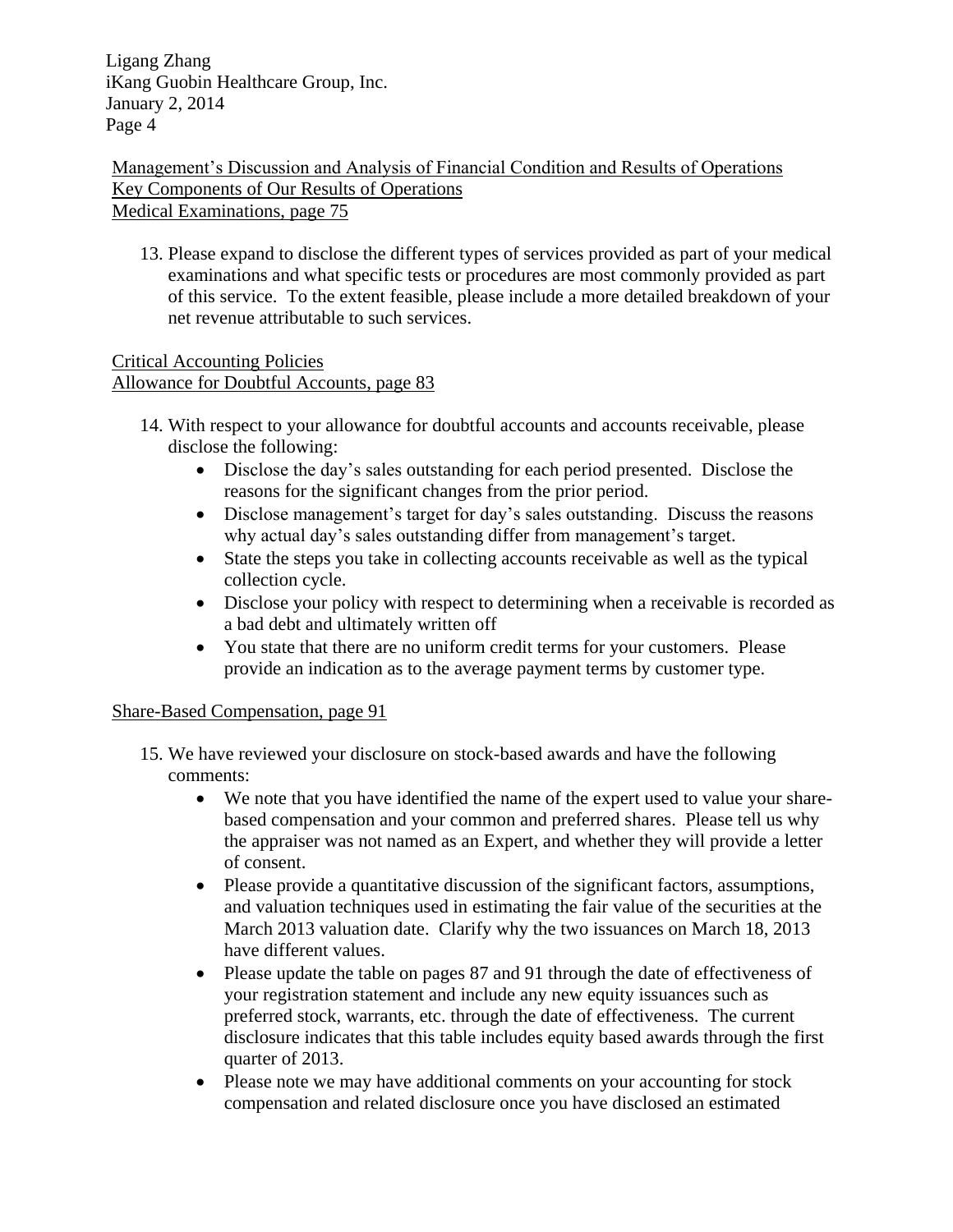> offering price. Please provide quantitative and qualitative disclosures explaining the difference between the estimated offering price and the fair value of each issuance.

## Business Business Strategies, page 116

16. We note your disclosure that you intend to differentiate your platform of preventative healthcare services from those provided by public hospitals and your disclosure on page 125 that you face significant competition from these hospitals. Please expand on this business strategy. To the extent feasible, please disclose the specific healthcare services that you intend to provide or currently provide that are typically not provided by the medical examination departments of public hospitals.

#### Insurance, pages 127-28

17. We note conflicting disclosure in the risk factor on page 20 regarding whether you currently hold medical malpractice insurance. Please reconcile and additionally disclose the percentage of doctors you employ, if any, who are currently enrolled in medical malpractice insurance. Please additionally quantify the amount insurance coverage provided under any such policy. Please also include this disclosure in the risk factor on page 20.

#### Regulations, page 129

18. Please revise your disclosure to include discussion of PRC property laws referenced in the risk "The failure of certain of our leased properties, page 24" and make clear what steps, if any, you have taken or plan to take, to correct your leasing and licensing issues.

#### Principal Shareholders, page 146

19. In the footnotes to this table, please identify the natural person(s) who beneficially own(s) the shares held by NewQuest Asia Investments Limited, Broad Street Principal Investments, L.L.C., and Ora Investment Pte Ltd.

#### Description of Share Capital, page 155

20. We note your disclosure on this page that upon completion of this offering, some of your Class B common shares will convert into Class A common shares, and your disclosure later in same paragraph that all such Class B common shares will convert into Class A common shares. Similarly, your disclosure on page 7 suggests that some but not all of your Class B common shares will convert into Class A shares. Please reconcile this disclosure to clarify how many Class B shares will convert into Class A shares. If not all shares will convert to Class A shares automatically prior to completion of the offering,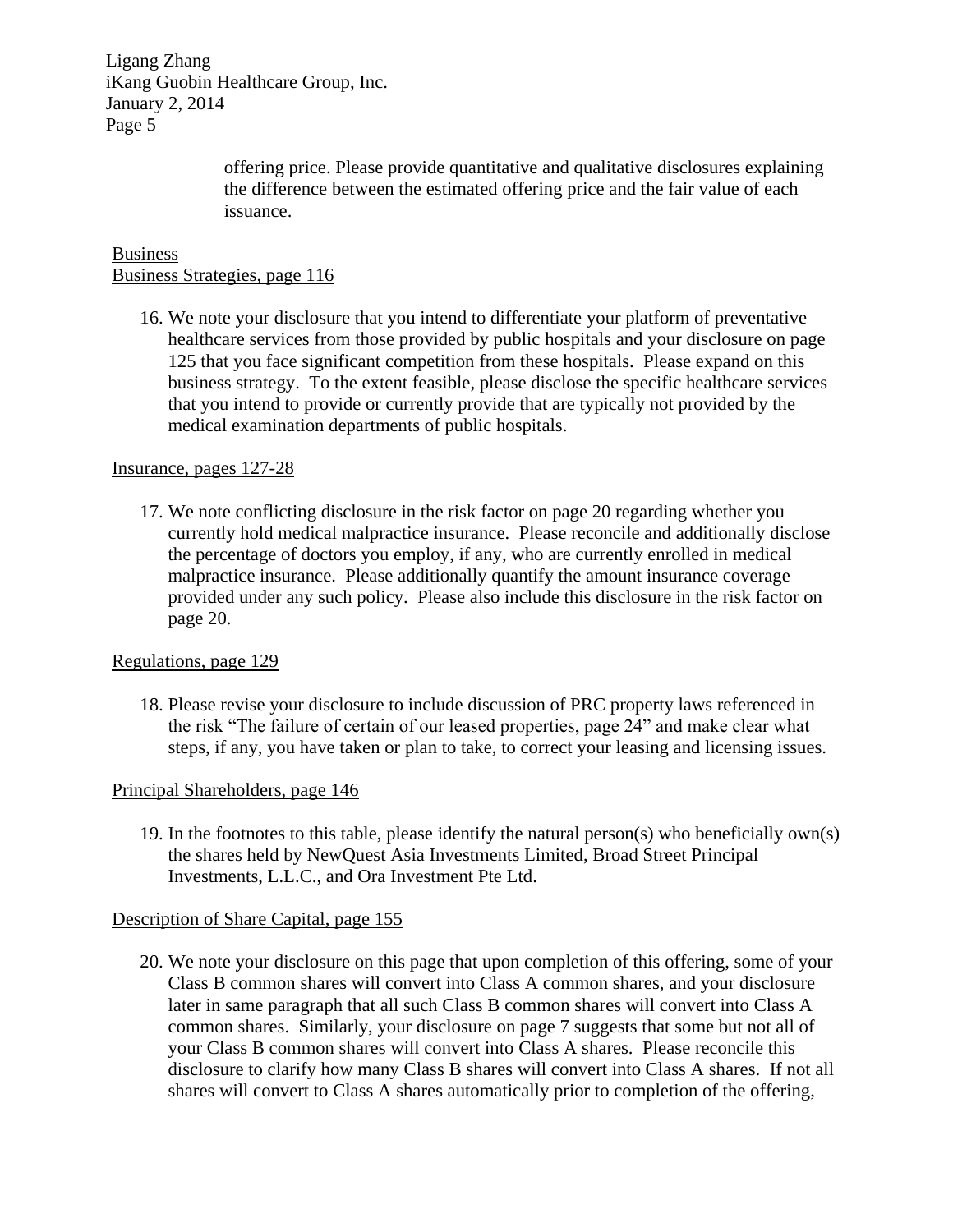> please explain which share will and will not convert and ensure that the table beginning on page 146 reflects the beneficial ownership of Class B shares after the completion of the offering.

- 21. Please revise your disclosure under this heading as follows:
	- Revise your disclosure in the third introductory paragraph to make clear that your summary is materially complete. You may not be required to discuss everything included in your memorandum and articles of association, but what you do summarize, should be materially complete;
	- Revise your disclosure on pages 158-160 to reduce your reliance on the term "subject to" because it implies that some additional rights, privileges, or restrictions are not explained in your descriptions. In some places you include this reference but already provide the information implied by these references.
	- Here and under "Description of American depositary Shares, page 168," include disclosure of the number of days that advance notice of meetings will be provided;
	- Your discussion under "Shareholder Proposals, page 165" should make clear whether your articles of association allow shareholders to put proposals before meetings.

## Shares Eligible for Future Sale Lock-up Agreements, page 178

22. Please file the form of lock-up agreement as an exhibit to your registration statement.

# Taxation, page 179

- 23. Please revise your disclosure as follows:
	- Consider including discussion of Hong Kong tax consequences and considerations, including the extent that treaties between Hong Kong and the PRC, United States and the British Virgin Islands may apply;
	- Reconcile your discussion of local tax laws in China with your reference in the introductory paragraph under this heading to not discussing state, local and other tax laws; and
	- Make clear whether the reference "we do not believe that the legal entities organized..." on page 180 is the opinion of counsel or based on the opinion of counsel.

## Financial Statements and Notes 1. Organization and Principal Activities, page F-11

24. With respect to your consolidation of the variable interest entities and their subsidiaries we have the following comments: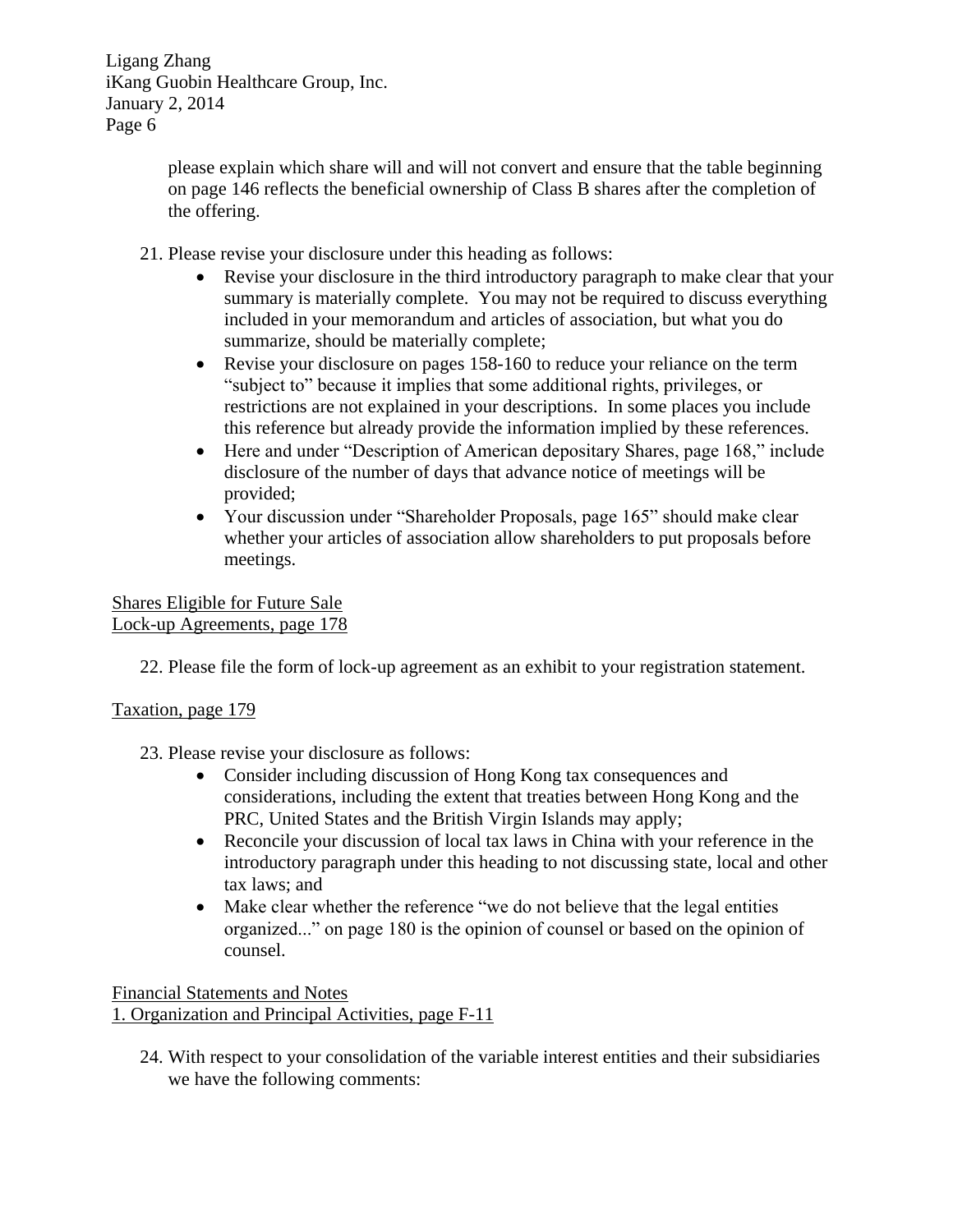- Please clarify whether there is an agreement containing a provision that specifying Beijing iKang and Zhejiang iKang are to provide instructions or power to direct how the variable interest entities ("VIE") should conduct their daily operations in exchange for a pledge of the their assets.
- Please clarify whether the owners of the Company are the same owners of iKang Hangzhou Xixi and iKang Holdings, VIEs.

## 2. Summary of Significant Accounting Policies Unaudited Pro Forma Information, page F-25

25. We note your assertion that you are not presenting the pro forma earnings per share data resulting from the conversion of the convertible redeemable preferred shares because the conversion would not result in a material reduction of your earnings per share for the year ended March 31, 2013. It is unclear how you derived this conclusion. Please demonstrate for us why conversion would not have a material impact on earnings per share.

## 26. Subsequent Events, page F-57

26. You state "In October 2013, a total number of 596,484 Class A common shares and Series D1 and D2 preferred shares held by certain existing shareholders were transferred to a third party investor and reclassified as 596,484 Series F-2 convertible redeemable participating preferred shares." Please tell us and disclose what triggered the reclassification when the transaction appeared to be solely between a third party investor and your existing shareholders. Also clarify in your disclosure how you determined the fair value of the shares transferred and the shares reclassified and explain your accounting for the amount of \$1.281 million you received representing their differences in fair values.

## Exhibit Index, page II-6

27. We note you intend to file the consent of King & Wood Mallesons Lawyers as part of the opinion to be filed by amendment as Exhibit 99.2. Please ensure that when filed, the exhibit specifically includes King  $& Wood$  Mallesons Lawyers' consent to each use of its name in the registration statement, including the references on pages 6, 31, 32, 36, 57, and 65.

If you intend to respond to these comments with an amended draft registration statement, please submit it and any associated correspondence in accordance with the guidance we provide in the Division's October 11, 2012 announcement on the SEC website at http://www.sec.gov/divisions/corpfin/cfannouncements/drsfilingprocedures101512.htm.

Please keep in mind that we may publicly post filing review correspondence in accordance with our December 1, 2011 policy